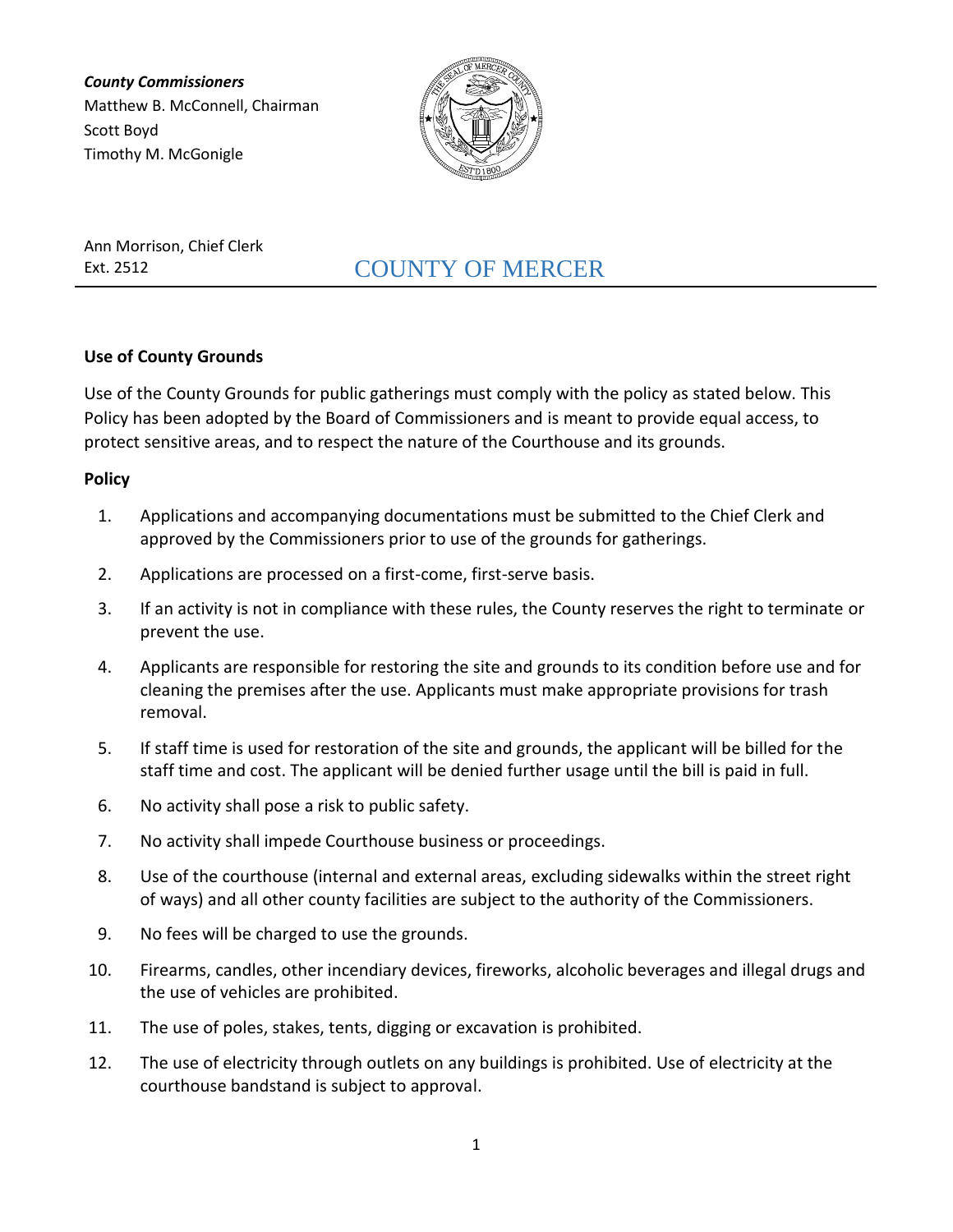- 13. Nothing, including displays, banners, signs, lighting, equipment, etc., shall be affixed to poles, fences, signs, buildings, trees or any other structure.
- 14. Gambling, raffles, games of chance and sporting activities (including football, frisbee, etc.) are prohibited.
- 15. Benches or other equipment shall not be moved or removed.
- 16. The outside walk-ways on county property shall be used for pedestrian traffic only.
- 17. The user must make every effort to protect the trees, grass or other vegetation.

#### **Gatherings**

- 1. All gatherings must be in compliance with the policy stated above.
- 2. Use of the grounds for gatherings (without application) is limited to 10 or fewer people for short periods of time. Gatherings of more than 10 people require advance application.
- 3. The application for a gathering should indicate the area(s) to be used for the gathering. The County reserves the right to restrict the specific locations of gatherings.
- 4. No bathrooms are provided.
- 5. The applicant is responsible for naming the County of Mercer as additionally insured on any required insurance policy. The minimum amount of liability insurance is not less than one million dollars.
- 6. Rain dates for events will not be given.

Revised edition adopted 2-8-2018

Revised edition adopted 4-12-2018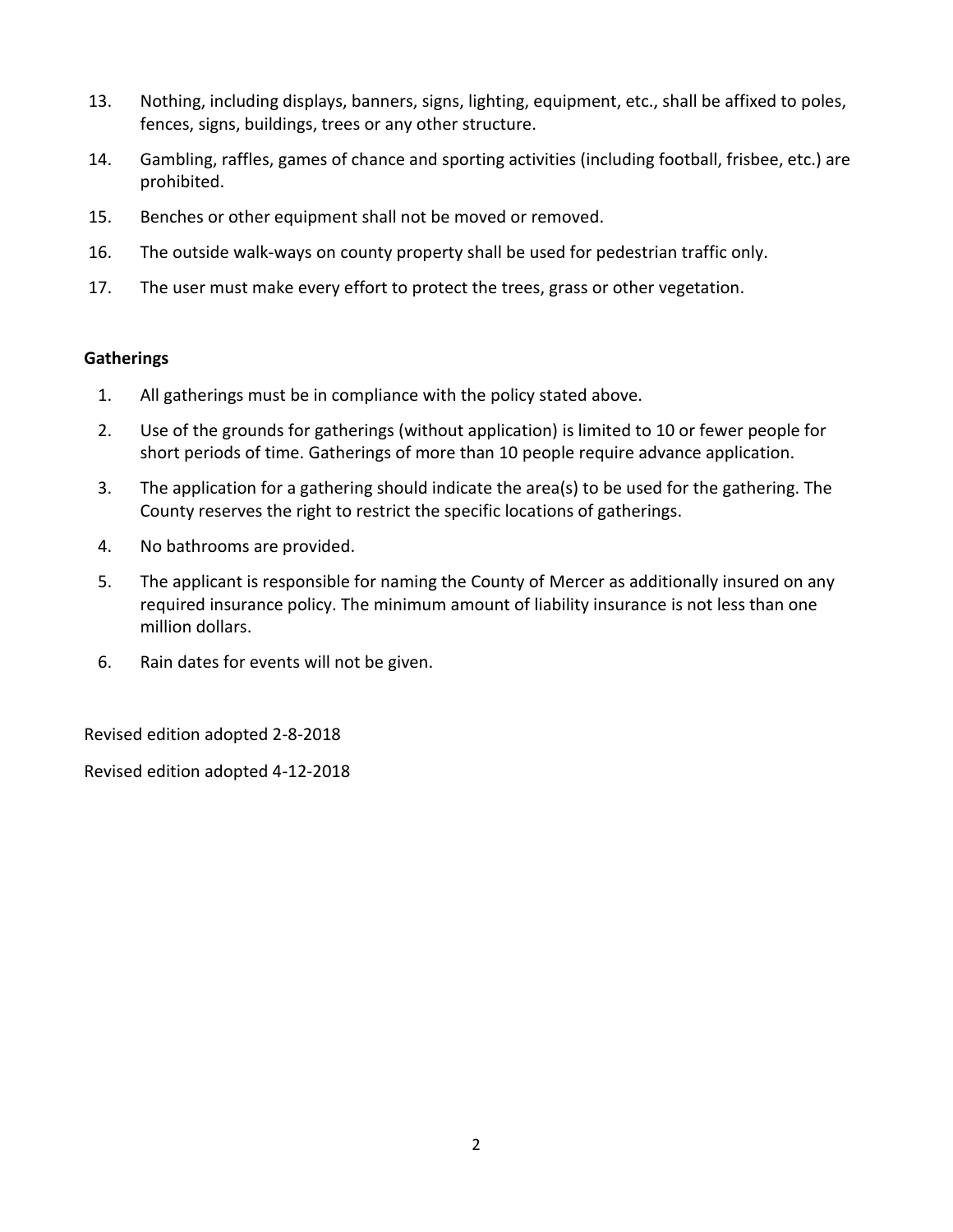## WAIVER OF LIABILITY INSURANCE REQUIREMENTS

Notwithstanding anything hereinbefore or hereinafter set forth, either express or implied, an exemption from the liability insurance requirement as a precondition to the issuance of a permit for assembly on county property, shall not be waived with respect to any application submitted by or on behalf of any group or organization intending on inviting the attendance or participation by the general public or of persons not on the date of application submittal member of the applicant group or organization to participate or attend the event for which a permit is sought.

An exemption from the liability insurance requirements as a precondition to the issuance of a permit for assembly on county property *will* be waived if:

- A) The total attendance at the permitted event is reasonably estimated by the permit applicant to be in number 25 or less; **and**
	- 1. the applicant supplies accurate verified information with regard to the applicant's inability to obtain insurance (as itemized on Exhibit "A"); **and**
	- 2. the applicant group or organization (or in the case of an applicant being a single individual) will not be soliciting attendance by persons not members of its group or organization as of the date of its application submittal; **and**
	- 3. the applicant, in all notices and/or publications concerning the event, will clearly and unequivocally advise potential attendees to the event that the applicant group or organization has not provided liability insurance coverage for the protection of attendees.

#### OR

#### B)

- 1. the applicant supplies accurate verified information with regard to the applicant's inability to obtain liability insurance (as itemized on Exhibit "A"); **and**
- 2. the applicant group or organization (or in the case of an applicant being a single individual) will not be soliciting attendance by persons not members of its group or organization as of the date of its application submittal; **and**
- 3. the applicant, in all notices and/or publications concerning the event, will clearly and unequivocally advise potential attendees to the event that the applicant group or organization has not provided liability insurance coverage for the protection of attendees.